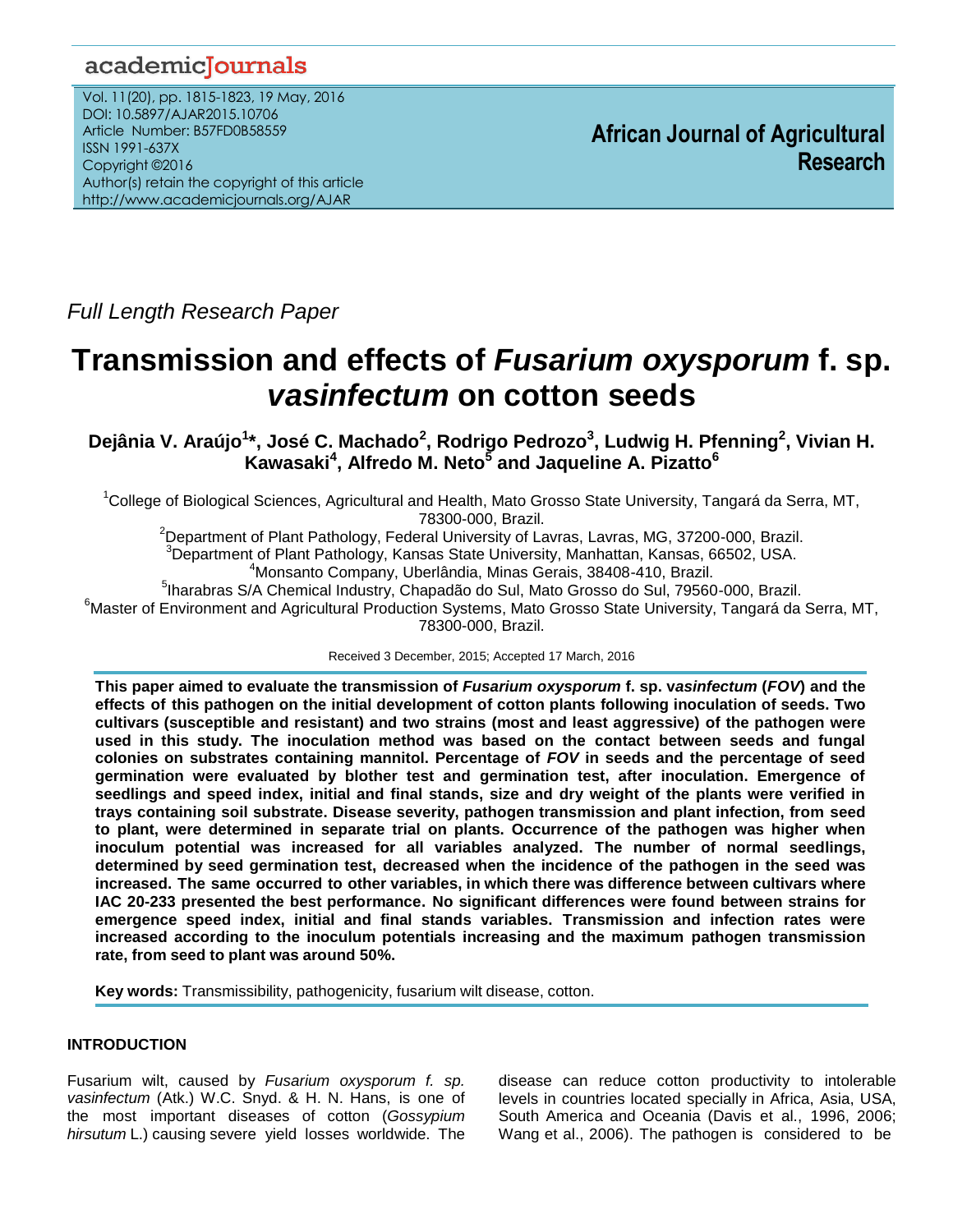soil-borne with a parasitic phase in the plant and a saprophytic phase in the soil or in plant debris after harvest (Wang et al., 2006). In addition to soil, *FOV* can be disseminated by infected seeds and plant materials and by contaminated tools (Hillocks and Kibani, 2002). The occurrence of this pathogen on seed lots of cotton is variable, ranging from 0.6 to 47% (Kulkarni, 1934; Veigas, 1935; Perry, 1962; Bennett et al., 2008). However, the mechanisms of seed infection of *FOV* and its transmission from seed to seedling and seedling to plant still not fully understood and disserve our attention.

The use of resistant cultivars has been the most effective strategy to control diseases like *FOV* wilt in several crops. However, the success of breeding programs to control wilt disease in cotton depends on the understanding of the population structure of *FOV* as well as how the pathogen is transmitted (Wang et al., 2006). In addition, other difficulties faced in this pathos system are the presence of other organisms that have been found associated to wilted cotton plants during their early stage of seedling development. Symptoms of *FOV* wilt in cotton can be identified at both early and late stages of plant development depending upon the aggressiveness of the isolate (Smith et al., 1981; Kim et al., 2005; Davis et al., 2006).

Information on specific resistance of cotton cultivars to *FOV* wilt that are transmitted through seed is presently absent. This information, in addition to others of epidemiological nature, is of fundamental importance as that pathogen has been proposed to be part of the list of non-quarantine regulated pests in Brazil (Machado, 1994). Therefore, the establishment of health standards of *FOV* in seed lots as a part of the seed certification programs in Brazil could give a good contribution to provide healthier planting material. Thus, the objectives of this study were to evaluate the transmission rate of two strains (most and less aggressive) of *FOV* from cotton seeds to emerged plants and to study the effect of this infection on the development of two cultivars of cotton (susceptible and resistant) in the initial stage of plant under controlled conditions.

#### **MATERIALS AND METHODS**

#### **Seed**

Seeds of cotton, cultivars IAC 20-233 and FM 966, considered resistant and susceptible to Fusarium wilt, respectively, were used in the present study. Both cultivars were provided by Agronomic Institute of Campinas (IAC), Sao Paulo, Brazil. All seed batches used in this research were submitted initially to germination and health tests, following descriptions in the Brazilian Rules for Seed Analysis (Brazil, 2009). The germination test was carried out on

towel paper, in which 25 seeds were distributed evenly on each roll pad, with four pads per treatment. For the health test blotter method was used following description in BRASIL (2009), except that 2,4-D (Sodium dichlorophenoxyacetate) at 10 ppm concentration was incorporated to blotter substrate (Neergaard, 1979; Machado and Langerak, 1993). These preliminary evaluations were conducted at the Seed Pathology Laboratory of the Plant Pathology Department and at the Seed Analysis Laboratory of the Agronomy Department, both in the Federal University of Lavras, Minas Gerais, Brazil.

#### **Seed inoculation**

The two strains of *FOV*, used were selected according to their virulence levels presented in previously pathogenicity test carried with 49 isolates.

Seeds were inoculated using the method of osmoconditioning as described by Machado et al. (2004). According to this methodology, colonies of the selected strains were initially produced on SNA medium under incubation at  $25 \pm 2^{\circ}$ C, with photoperiod of 12 h for seven days. Using a Neubauer chamber, conidial suspensions were prepared with 20 ml sterile water to obtain a final concentration of  $10^6$  spores/ml. One millimeter of each suspension for each strain was distributed in Petri dishes on PDA medium amended with 46.3 g of mannitol (osmotic restrictor) per liter, to provide an osmotic potential of -1.0 Mega-Pascal (MPa). The amount of mannitol was indicated and adjusted according to the software MPPS (Michel and Radcliffe, 1995). The amended medium with mannitol was used to achieve different inoculum levels on infected seeds for preventing the germination seed (Machado et al., 2004). After three days of Petri dishes incubation, the strains were grown on the agar amended medium, completely. Then, seeds of the selected cultivars, were previously immersed in sodium hypochlorite 2% solution for 1 min, washed in sterile water three times and were dried over night at room temperature. After that, disinfested seeds were distributed evenly on the developing colonies of the *Fusarium* strains, organized in a single layer on the top of the agar amended medium. All Petri dishes were then incubated at temperature of  $25 \pm$ 2°C, were kept for 48, 72 or 108 h. Agar amended medium without inoculum was used with seeds of both cultivars as controls. Following each incubation period, seeds were removed from the dishes and placed on filter paper pads to dry during two days at room conditions.

#### **Seed health analysis and germination test after inoculation of seeds**

Inoculated seeds were surface disinfected as described previously. Seeds were tested by the PCNB Agar method as described by Sousa et al. (2008), with addition of mannitol at concentration indicated by the software MPPS (Michel and Radcliffe, 1995). To achieve -1.0 Mega-Pascal (MPa), 46.3 g of mannitol were used for each liter of medium. After seven days of incubation, at temperature of  $22 \pm 2^{\circ}$ C and a photoperiod of 12 h, the seeds were examined in a stereomicroscope (Coleman®, 40x) for the presence of *FOV*. Identification of pathogen was based on morphological features of the conidia (shape, size and arrangement), conidiogenous cell formation (mono- or polyphialides) as well as growth pattern, pigmentation and conlony shape (Leslie and Summerrell, 2006). The occurrence of *FOV* was registered in a

\*Corresponding author. E-mail: dejania@unemat.br. Tel: (065) 9997-8042.

Author(s) agree that this article remain permanently open access under the terms of the Creative Commons Attribution [License 4.0 International License](http://creativecommons.org/licenses/by/4.0/deed.en_US)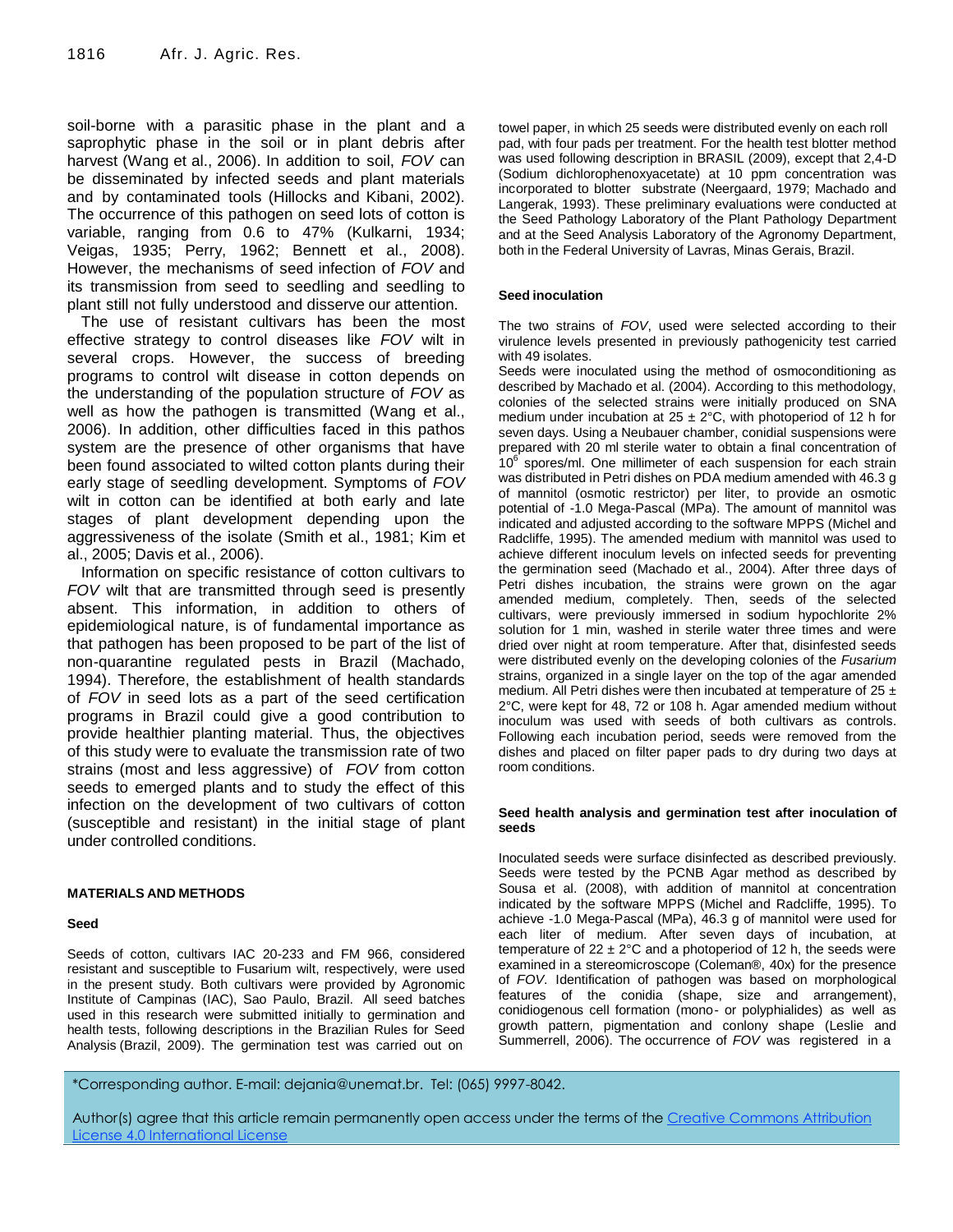total of 200 seeds and the incidence was determined as percentage of each *FOV* strain in the sample of seeds.

For determination of germination test, 200 seeds of each cultivar inoculated with *FOV* were used and, unlike the seed health test, seeds were not previously disinfected. At the germination test was determinated the percentage of normal seedlings. Both health and germination tests was performed according to the Brazilian Rules for Seed Analysis (BRASIL, 2009) and were conducted in completely randomized design with eight and four replicates, respectively.

#### **Transmission of** *F. oxysporum* **f. sp.** *vasinfectum* **from inoculated seeds to emerged plants**

To study of the transmission of *FOV* from seed to seedlings, seeds were sowed in polyethylene pots of 5 kg capacity and trial conducted for 45 days. Ten seeds were sown for each treatment on a substrate composed by a mixture of autoclaved soil and sand in the proportion of 1:1. The experiment was in randomized design with for replicates an conducted in growth room at  $25 \pm 3^{\circ}$ C with a photoperiod of 12 h. The transmission of the pathogen was calculated based on the disease severity (DS), infection rate (IR) and transmission rate (TR). The evaluation of DS was performed by observing symptoms on the leaves and stems and basing on a grading scale varying from 0 to 3, in which,  $0 =$  healthy plants,  $1 =$ wilted plants  $2=$  dead plants and  $3=$  plants not emerged. The data were analyzed by applying the formula described by McKinney (1923). IR and TR were determined using the methodology adapted from Teixeira and Machado (2003). To determine the IR, stem fragments of emerged plants were sampled and cut out about three centimeters above the substrate line and then sectioned longitudinally and decontaminated respectively with sodium hypochlorite (2%) for one minute. Disinfected fragments were placed on Petri dishes with PCNB medium and then incubated at 22± 2°C, with photoperiod of 12 h for seven days (Sousa et al., 2008). After this period, the plates were examined for the occurrence of mycelial growth of *FOV* on the fragments and on the culture medium, using stereomicroscope (Coleman®, 40x). The TR was determined based on the mathematic relation between infection percentage (IR) and the incidence percentage (I) of that pathogen as recorded on the tested fragments of cotton plants and on inoculated seeds by the health testing.

#### **Effects of** *F. oxysporum* **f. sp.** *vasinfectum* **on the growth of cotton seedlings**

The assays were carried out in polyethylene boxes with dimensions of 48  $\times$  29  $\times$  10 cm containing substrate composed of soil and sand (1:1) previously treated with methyl bromide. Two hundred seeds were sown per treatment, 50 seeds per box. The experiment was conducted in a growth room with temperature of 25±3°C and a photoperiod of 12 h for 25 days after sowing (DAS). The variables observed were: Emergence Speed Index (ESI), Initial and Final Stand (IS and FS), Seedling Height (SH), and Dry Weight (DW).

The emergence of seedlings was determined by daily counts of seedlings until the stabilization of the number of seedlings for three consecutive days. The ESI was calculated according to Maguire (1962) by equation:

$$
ESI = \sum_{i=1}^{n} N_i/D_i
$$

Where  $ESI = Emergence Speed Index$ ; Ni = Number of emerged

seedlings the 1st count, 2nd count, ... nth count, respectively; Di = Number of days after sowing the 1st count, 2nd count, ... nth count, respectively.

The values for the IS and FS were recorded at 8 and 25 days after sowing, respectively, and the number of plants recorded at these two periods was converted in percentage of emerged seedlings. Data on seedling height (cm) were obtained by measuring, with a ruler, ten emerged plants taken at random, per replicate, by cutting them at the ground level. Then all sectioned plants were submitted to drying in forced air oven (Marconi® model MA035) at temperature of 50°C for 72 h. Plant material was weighed using a semi-analytical scale (Gehaka® model AG 200) and the results were reported in grams (g).

#### **Statistical analysis**

The analysis of variance, from all the variables, were carried out in a factorial  $4 \times 2 \times 2$ , where the factors were four exposure times of seeds to pathogen (0, 48, 72 and 108 h); two cultivars (IAC 20-233 and FM 966); and two strains (CML 1098 and CML 1135) using a computer statistical analysis system (SISVAR) (Ferreira, 2011). The data were processed using the  $\Box x$  or  $\Box x + 0.5$  transformations when necessary and the means between treatments were compared by mean comparison test (Tukey test,  $P \le 0.05$ ) or by regression according to the nature of the data.

### **RESULTS AND DISCUSSION**

Initially germination and health tests, of both cultivars of cotton, IAC 20-233 (resistant) and FM 966 (susceptible), presented 85 and 72% of germination and 1.5 and 0% of incidence of *FOV*, respectively.

It was observed that percentage of germination of seeds in both cultivars was proportionally lower whereas the inoculum potentials in the seeds increased, represented by exposure times of the seeds to the pathogen (Figure 1). Comparing the effects of the isolates on the cultivars germination, it was observed that the cultivar IAC 20-233 presented better performance than the cultivar FM 966 in the presence of the two isolates whereas no difference was noticed between the isolates CML 1098 and CML 1135 for the cultivar IAC 20-233 (Table 1). This result can be directly traced not only to the cultivar resistance but also to the initial physiological quality of the cultivars used.

Analyzing the initial profile of the seeds, cultivar IAC 20- 233 showed better physiological condition than the cultivar FM 966 (Figure 2). This result was observed due to the higher percentage of seed germination of this cultivar in relation to cultivar FM 966. Despite being considered 'resistant' to Fusarium, the presence of *FOV* in seeds of cultivar IAC 20-233 provided germination reduction of 21 and 22% for the strains CML 1098 and CML 1135, respectively. The occurrence of *FOV* on seeds was significantly different among the times of seed exposition to the pathogen or, in other words, according to the increasing inoculum potential. The increase in the pathogen incidence on inoculated seeds through all inoculum potentials proved the efficiency of this methodology which allowed the presence of the pathogen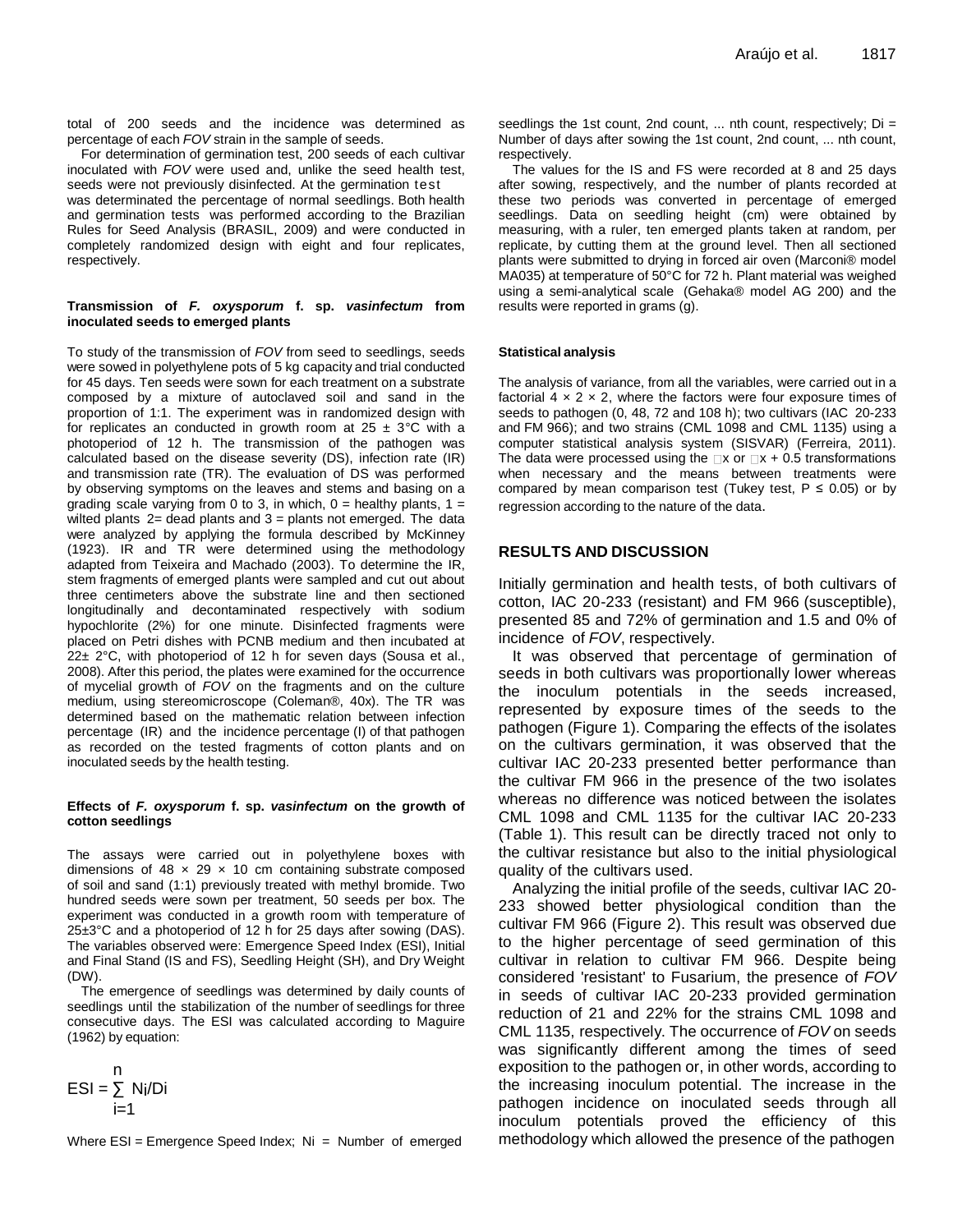

**Figure 1.** Cotton seeds germination from the cultivars IAC 20-233 and FM 966 inoculated with *Fusarium oxysporum* f. sp. *vasinfectum*, related to the time of exposition to the pathogen.



**Figure 2.** Incidence of *Fusarium oxysporum* f. sp. *vasinfectum* on cotton seeds according to the exposition time.

in high levels in seeds. Accordingly, similar results and observations from other papers support this as the most appropriate technique (Teixeira and Machado, 2003; Teixeira et al., 2005; Araújo et al., 2006; Sousa et al., 2008).

The effect of inoculum potential on the seeds, observed in the health test, was reflected in the DI measured in cotton plants 45 days after sowing. There was an

increase of the DI while the inoculum potential obtained by the time of inoculation increased from 0 to 108 h of seed exposition to the pathogen for both cultivars studied. The highest DI was obtained for the cultivar FM 966 (89.2%) whereas for the cultivar IAC 20-233, considered susceptible was 47.5% (Figure 3).

According to DI results of the work, Sousa et al. (2008) found an increase in DI while the exposure time of seeds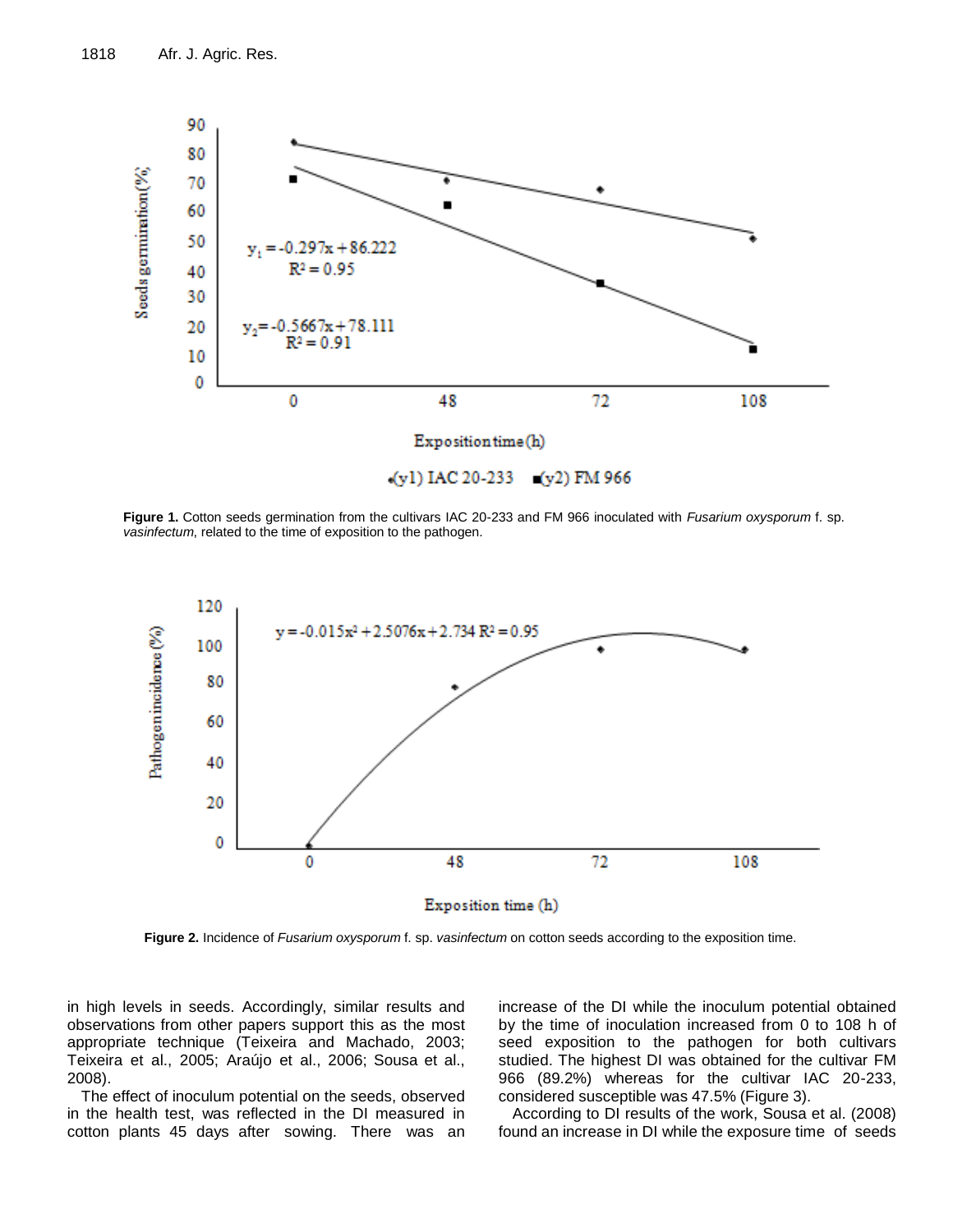

**Figure 3.** Disease index (DI) of cotton plants (45 days after sowing) related to the IAC 20-233 and FM 966 cultivars, from seeds inoculated with *Fusarium oxysporum* f. sp. *vasinfectum* in different exposition times.

to *FOV* was from 24 to 120 h for all three seed inoculation methods used. In the other work, Teixeira et al. (1997) also observed that the exposure time (0, 15 and 30 h) influenced the DI of cotton seedlings, grown from seeds inoculated with *Colletotrichum gossypii* South. Additionally, the authors reported the increase of the DI in both desinfected and non desinfected seeds after inoculation. On the other hand, Araújo et al. (2006), evaluating the pathosystem *C. gossypii* South. var. *cephalosporioides* A.S. Costa in cotton plants, found that the inoculum potential did not increase significantly the incidence and severity of seedling disease in cotton in all exposure time evaluated (36, 72 and 108 h) even though these rates have been high starting in the shortest period of the seeds exposure to the pathogen.

The influence of strains in severity was greater for the cultivar FM 966 than for the cultivar IAC 20-233 (Table 1). In this context, the resistance factor may be clearly noticed in the infection process and transmission of the pathogen from seed to plant.

In this study, one of the objectives was to investigate the infection rates and the transmission of the pathogen aiming to clarify this gap on the infection process. The results observed show the significant difference between the times of exposure to the pathogen reinforcing that the inoculum potential does make difference in the infection and transmission process. As the assessment of the rates was made in plants that remained alive until 45 days after sowing. The results about the rates of infection and transmission observed in this study may be related to the low percentage of emergence observed, especially in the time of 108 h. This may have occurred due to the death of seeds, caused by high infection by the pathogen at 108 h.

Thus the rates of infection and transmission, measured in stem fragments of cotton plants were higher in proportion to the increase of the inoculum potential, reaching a maximum of 51% in both cases. The point of maximum infection and transmission was observed at 78 h of contact between the seeds and the pathogen. From that point on only a small reduction in the values was observed for both the rates (Figure 4).

In this context, it was clear that the infection of the plant tissues may be directly related to the inoculum potentials reached by the seeds. From these results, it is assumed that the transmissibility of *FOV* from cotton seeds is effective and can reflect higher or lower rates of infection and transmission, depending on the level of seed infection presented.

In a similar study conducted with corn kernels inoculated with *Acremonium strictum* Gams, Teixeira and Machado (2003) observed, however, that the infection rate, as measured in the aerial parts of the plants 28 days after sowing, was higher according to the increase of the inoculum potential of the seeds (0 to 120 h). Nevertheless, no difference was reported for the transmission rate at 24, 72 and 120 h, differing only in time 0 h.

Reports of natural infection of cotton seeds from symptomatic plants have been described in Tanzania with levels around 47% (Perry, 1962). However, values below 10% of infection have been more common, particularly when seeds are originated from non-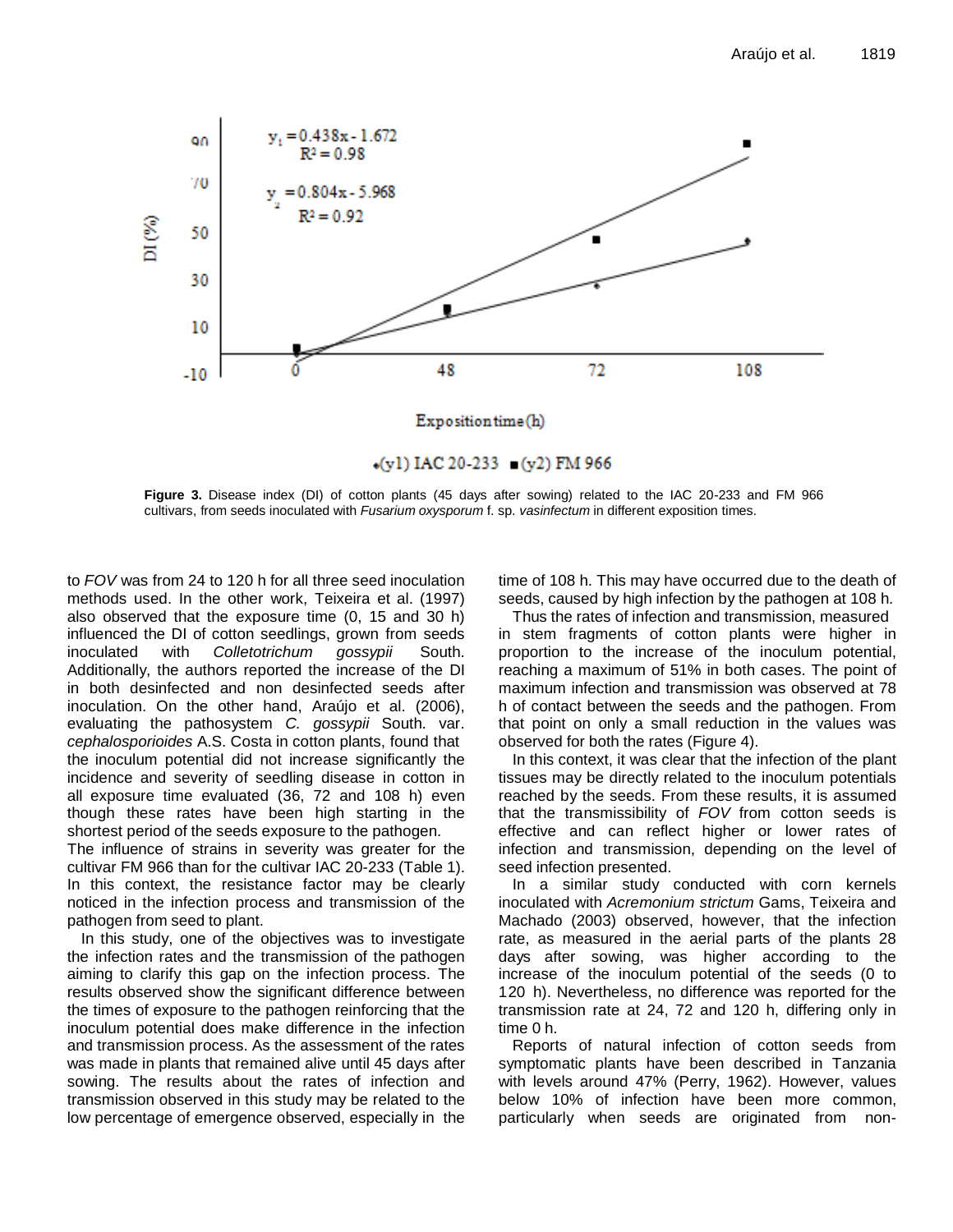| <b>Strains</b>  | Seed germination (%)* |                    | DI (%)*     |               | ESI*                |               | Final stand $(\%)^*$ |               |
|-----------------|-----------------------|--------------------|-------------|---------------|---------------------|---------------|----------------------|---------------|
|                 | IAC 20-233            | <b>FM 966</b>      | IAC 20-233  | <b>FM 966</b> | IAC 20-233          | <b>FM 966</b> | IAC 20-233           | <b>FM 966</b> |
| <b>CML 1098</b> | $64.0^{Aa}$           | 33.0 <sup>Bb</sup> | $28.9^{Ab}$ | $52.2^{Aa}$   | $35.01^{Aa}$        | $25.08^{Ab}$  | 35.0 <sup>Aa</sup>   | $26.0^{Ab}$   |
| <b>CML 1135</b> | $63.0^{Aa}$           | $41.0^{Ab}$        | $33.3^{Ab}$ | $52.5^{Aa}$   | 31.41B <sup>a</sup> | $25.67^{Ab}$  | $33.0^{Aa}$          | $24.0^{Ab}$   |
| CV (%)          | 16.08                 |                    | 20.36       |               | 8.85                |               | 15.34                |               |

**Table 1.** Seed germination, disease index (DI) in plants with 45 days, emergence speed index (ESI) and final stand for 25 days related to both strains of *Fusarium oxysporum* f. sp. *vasinfectum* (CML 1098 and CML 1135) and both cotton cultivars (IAC 20-233 and FM 966).

\*Means within a column and line followed by the same letter were not different (Tukey P > 0.05); CV: Coefficient of variation.



**Figure 4.** Infection Rate (IR) (A) and Transmission Rate (TR) (B) of *Fusarium oxysporum* f. sp. *vasinfectum* evaluated in cotton plants (45 days after sowing), depending on the exposition times to the pathogen.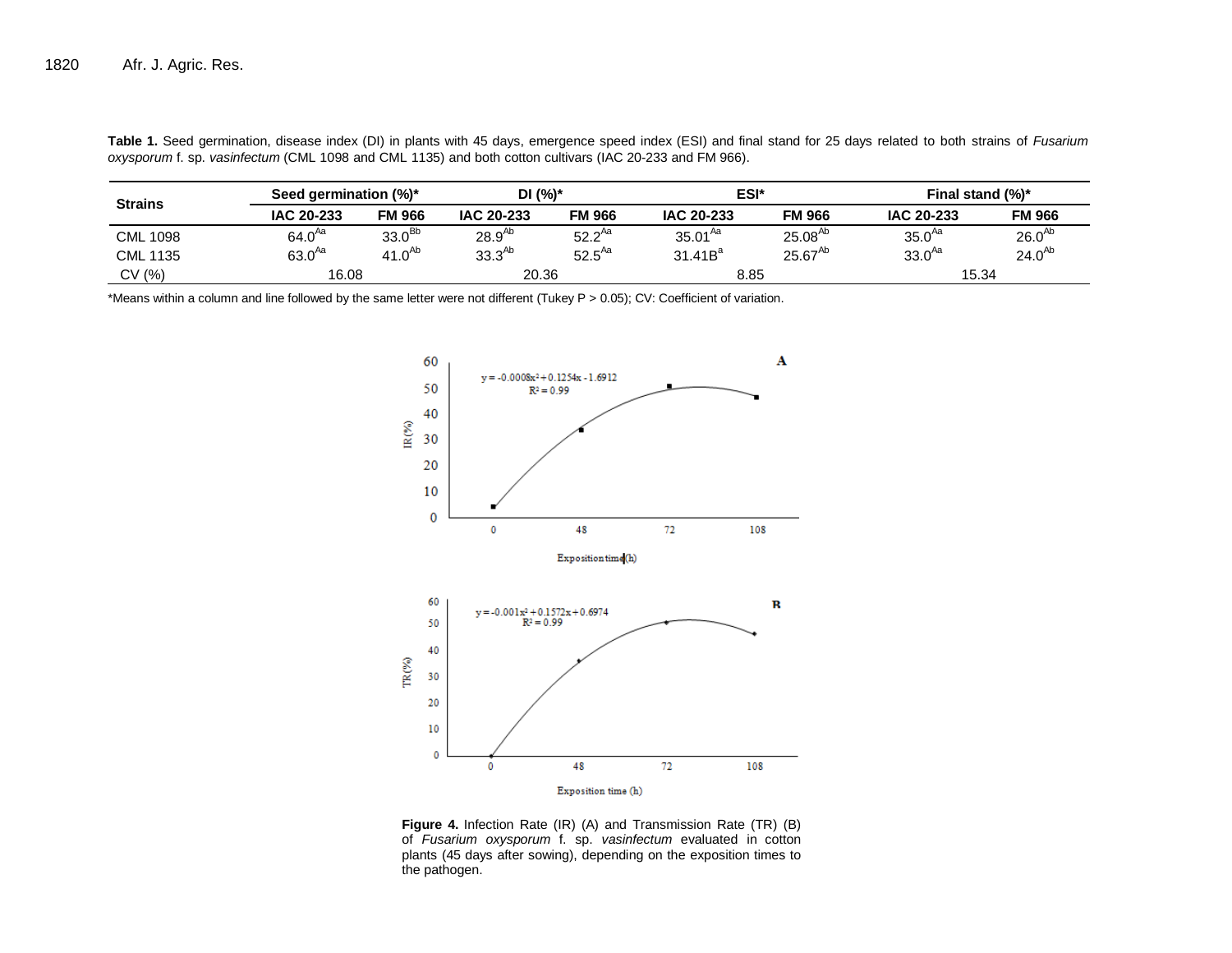

**Figure 5.** Emergence speed index (ESI) (A) and final stand (B) of cotton cultivars, IAC 20-233 and FM 966 related to the exposition times of seeds to the pathogen.

symptomatic cultivars that have moderate resistance (Hillocks, 1992). According to Bennett et al. (2008), low seed infection rates may influence the capacity of the pathogen to survive to acid-delinting and subsequently infect seedlings. The same authors have observed that *FOV* race 4 is able to infect the cottonseed in California field conditions confirming the pathogen seed transmission ability.

Other noticeable results were observed such as the reduction in both seed vigor, represented by the emergence speed index (ESI), as well as in the final stand (FS), according to the inoculum potential increasing for both the cultivars evaluated. As a whole, as the inoculum potential in the seeds increased the germination and vigor of it was significantly reduced and influencing the initial and final stands as well. The reduction was greater in cultivar FM 966, considered susceptible to *Fusarium* wilt and this result could be related to the health tests and germination standard (Figure 5).

Results about initial and final stands obtained here are consistent with those obtained by Sousa et al. (2008), who observed decrease in ESI and on final stand of cotton seedlings inoculated with *FOV*. In another work, studying the influence of various pathogens in cotton, among which *FOV* was tested, the variables in question were also negatively affected by the difference in osmotic potential and exposure time of seeds to the pathogens (Machado et al., 2004).

Comparing the isolates used, even though their effects on the final stand were not observed for both cultivars in the IVE for cultivar IAC 20-233, not only a difference was noticed but it was also verified that the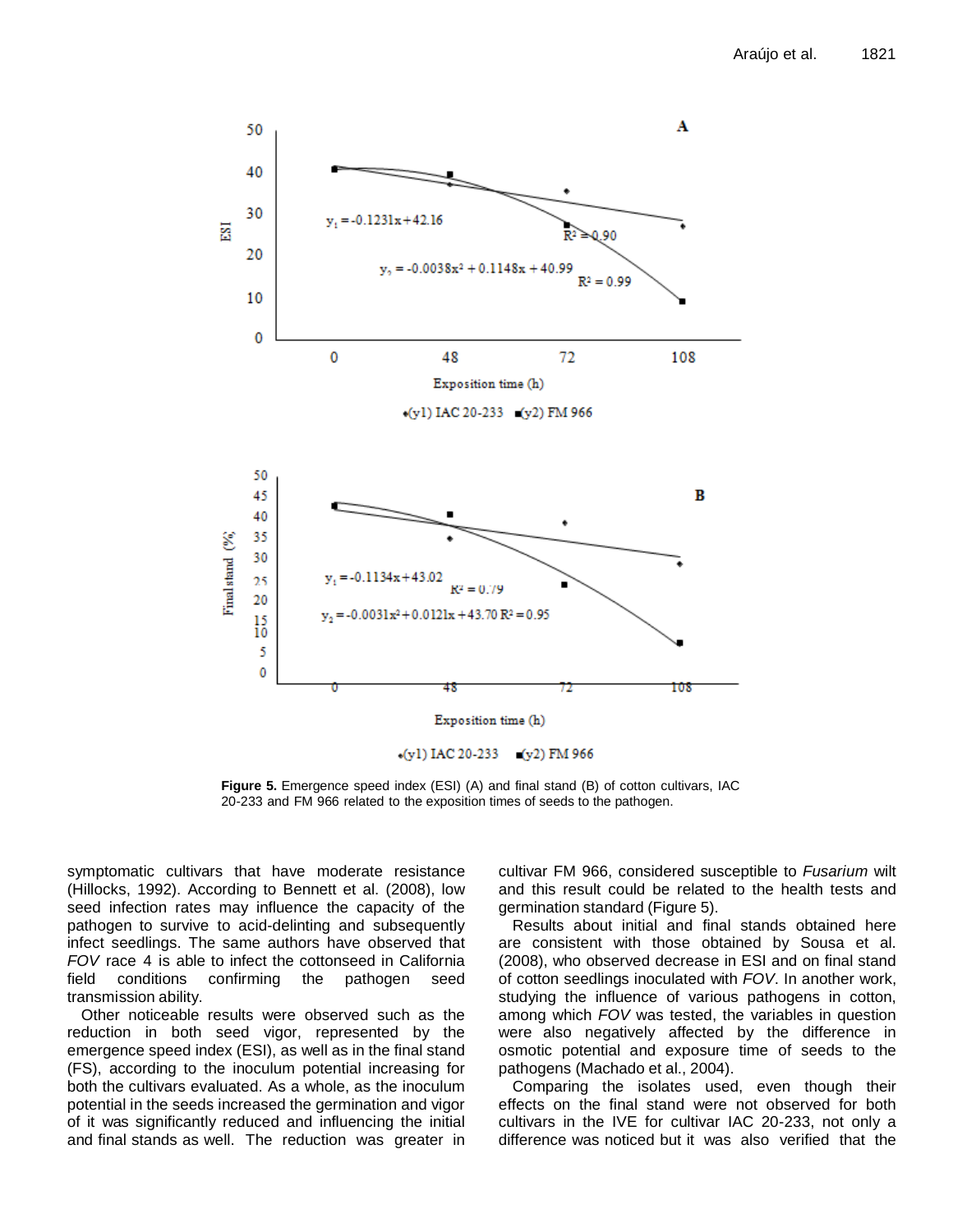

**Figure 6.** Height (A) and shoot dry weight (B) of seedlings of the cotton cultivars, depending on the time of exposition to the pathogen.

CML 1135 strain significantly reduced the emergence rate compared to the CML 1098 strain (Table 1).

In the same way, the inoculum potential significantly reduced the percentage of cotton seedlings, while this was increased from 36 to 108 h of seeds infected by *C. gossypii* var. *cephalosporioides* (Araújo et al., 2006). In contrast, different results were observed by Teixeira and Machado (2003), in which the effect of the priming (osmotic restriction) and exposure time increased the ESI for corn seedlings from seeds inoculated with *A. strictum*, and the highest values were observed at the points of 72 and 120 h. This stimulation at the speed of emergence was also observed by Carvalho (1999), in which the solute mannitol added to the culture medium of -1.0 Mega-Pascal (MPa) for up to 120 h, caused a priming effect, stimulating the emergence of bean seedling.

The effect of exposure time or inoculum potential on the seedling height and dry weight was gradually similar for both cultivars. However, the reduction noticed for the cultivar IAC 20-233 was lower than that observed in cultivar FM 966 (Figure 6).

Despite the amount of inoculum present in seeds, seedlings, cultivar IAC 20-233 presented more resistance, resulting in higher development and production of dry weight, even when time increased from 0 to 108 h of exposure. Likewise, the height and dry weight of maize seedlings inoculated with *A. strictum* were lower with increasing time of exposition to the pathogen (0, 24, 72 and 120 h), showing the effect of inoculation on growth of seedlings (Teixeira and Machado, 2003).

The differences between both cultivars in this work showed clearly the genetics of host resistance taking